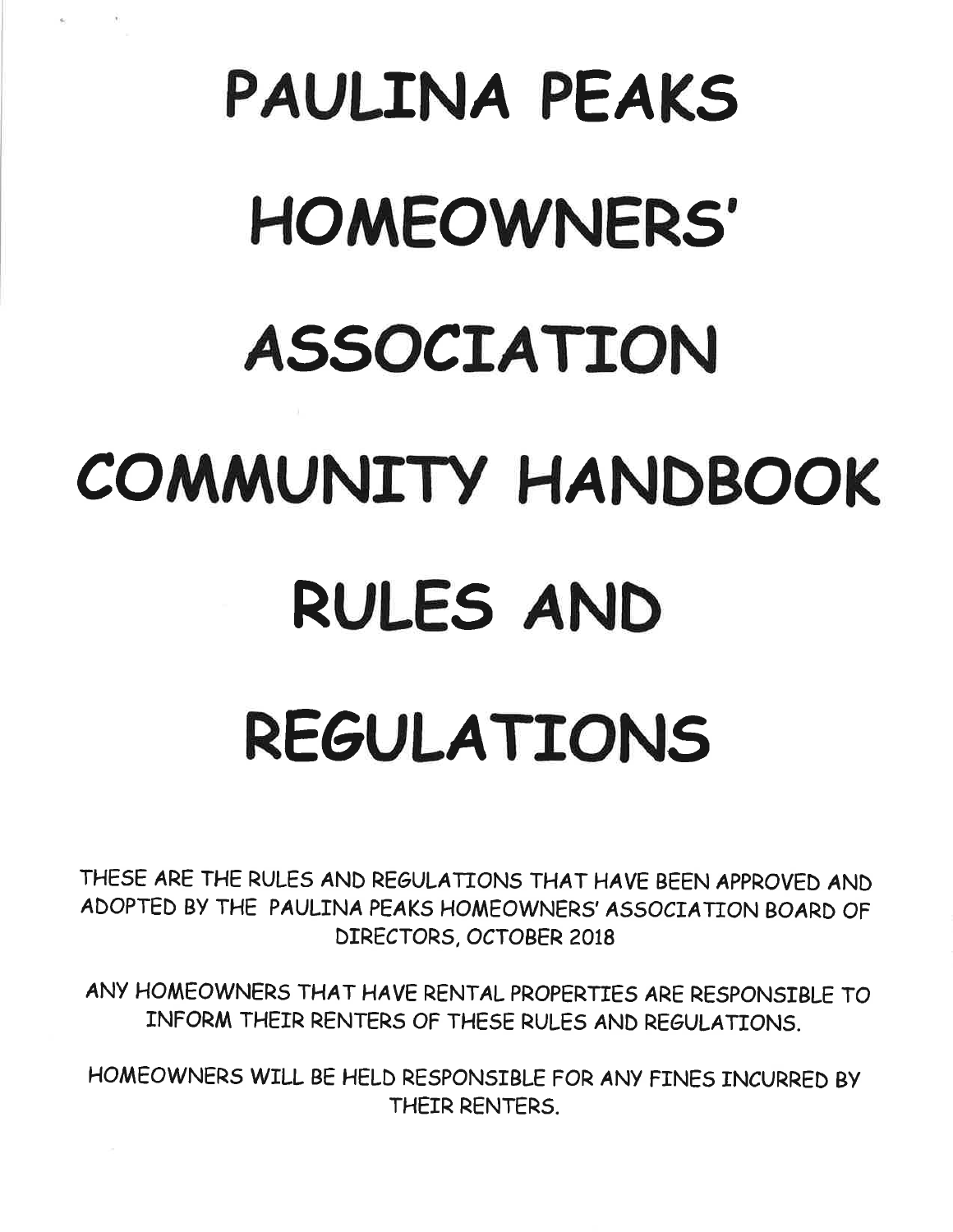# TABLE OF CONTENTS

 $\alpha = -\infty$ 

| <b>INTRODUCTION</b>          |                                                 |                |
|------------------------------|-------------------------------------------------|----------------|
| <b>RULES AND REGULATIONS</b> |                                                 | $2 - 9$        |
|                              | Use                                             | $\overline{2}$ |
|                              | Design                                          | 6              |
|                              | Procedures for Home Design Modification         |                |
|                              | Enforcement Procedures of Rules and Regulations | 8              |
|                              | <b>Schedule of Fines</b>                        | 9              |
|                              | Home Modification Request Form                  | 10             |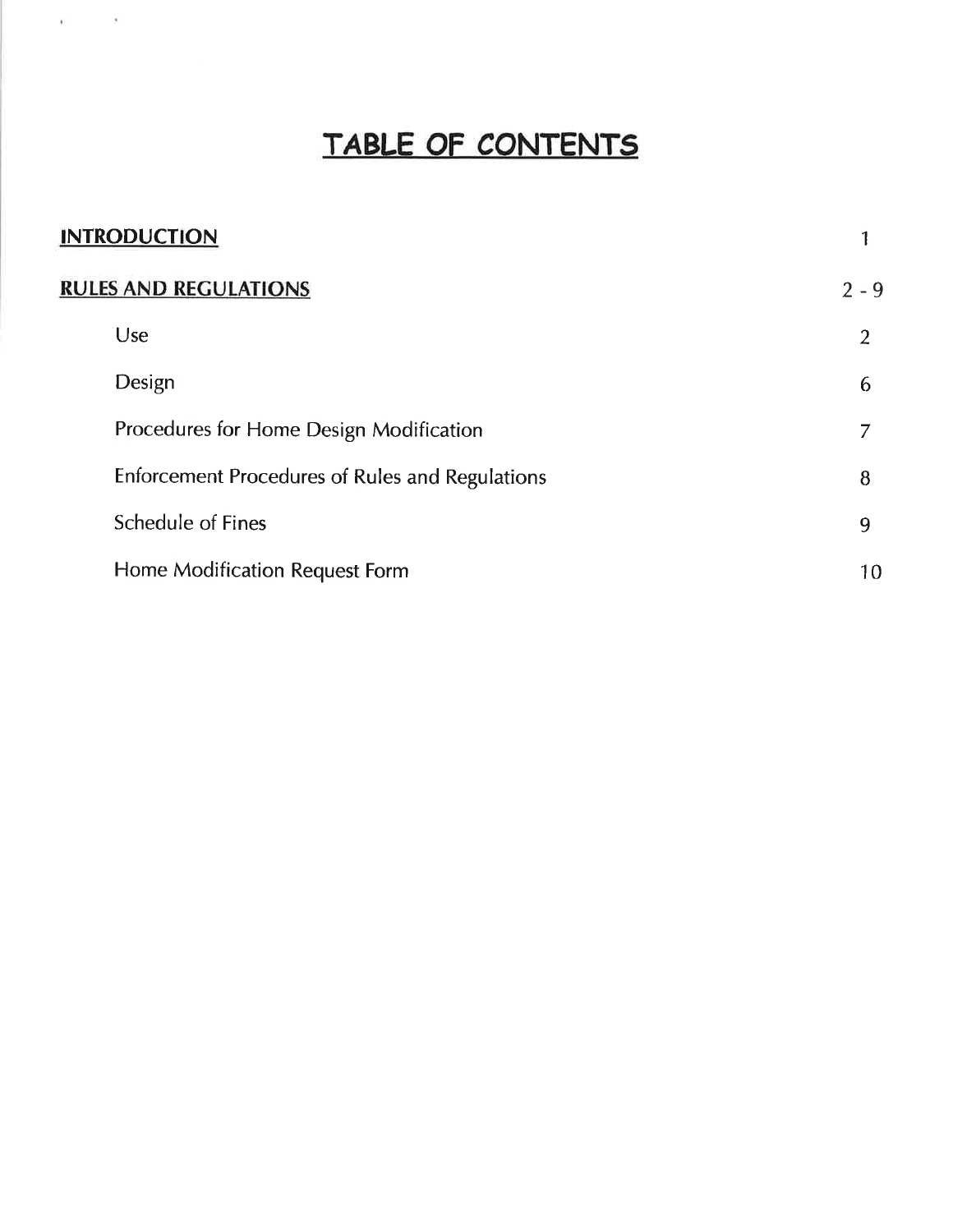## INTRODUCTION

The first Community Handbook with the Rules and Regulations for Paulina Peaks Homeowners' Associotion was prepared ond distributed in 2006.

The purpose of this updated Handbook is four-fold. The first is to ensure that the Rules and Regulations are rewritten to be aligned with the original Declaration of Conditions, Covenants and Restrictions (the CC and R's) regarding the terms "common area" and "common area fences." An attorney has determined that PPHOA has no "common areas or common area fences." Second, there have been updates/changes to clarify some wording in the Design Section regarding the process for repainting of houses and the restaining and replacing decorative logs in front of houses. Additionally, the item regarding garage sales has been modified. And, fourthly, to simplify and clarify the Enforcement Procedures when a violation of the Rules and Regulations has been noted.

The Board of Directors urges each of you to review this handbook. Homeowners who are renting their property are strongly encouraged to provide a copy of this Handbook to their renters so that they, too, are knowledgable of these rules since the homeowner/landlord will be held responsible and accountable for the renters compliance with the Rules and Regulations.

We hope that this Handbook addresses any questions and concerns a homeowner may have. Compliance of these Rules and Regulations by each homeowner/renter will continue to make Paulina Peaks a pleasant place to live and will help maintain the quality and atmosphere we all desire for our community.

If you should have questions, please do not hesitate to contact Cascadia Management for help and clarification. Cascadia can also help to direct your questions to a Board Member when appropriate.

Respectfully, The 2018 Paulina Peaks Homeowners' Association Board of Directors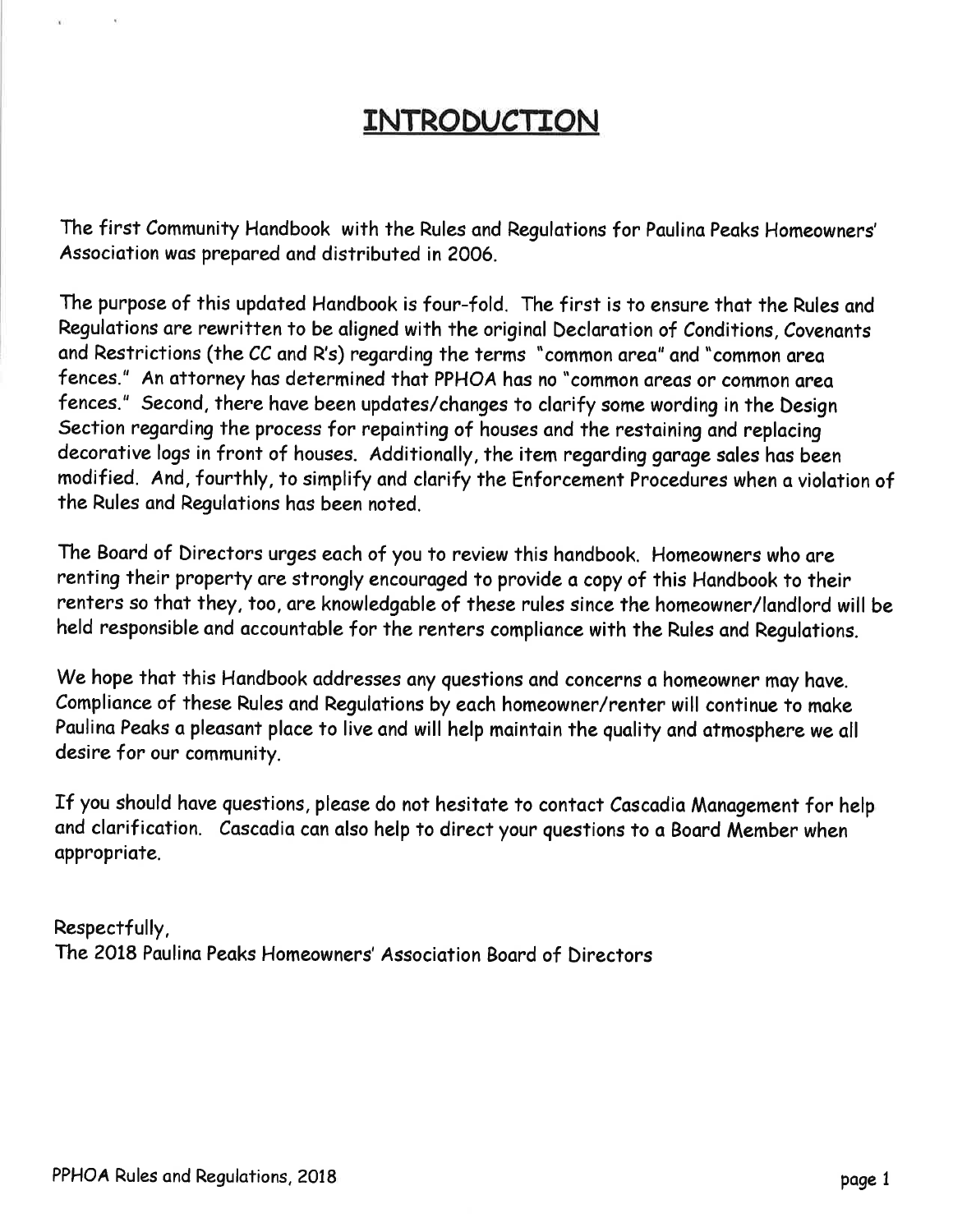## Faulina Peaks Homeowners Association (PPHOA)

## **Rules and Regulations**

#### lntroduction:

These Rules and Regulations were originally adopted in 2006 by a Resolution of the Board of Directors and the Modification Committee of Paulina Peak Homeowners Association (PPHOA). As allowed under the Declaration for Paulina Peaks (CC&R's) and the Bylaws of Paulina Peaks Homeowners Association, the Rules and Regulations have been updated in October 2018 by a Resolution of the Board of Directors.

As a reminder, the Declaration and Bylaws are the governing documents of the Association and Paulina Peaks' homeowners. These Rules and Regulations have been reworded so as not to conflict with the Declaration or Bylaws which are the ultimate guide for the Association.

#### USE Rules and Regulations

1. **Occupation of Houses** - Homes in the Paulina Peaks development are designated as single family housing. Occupation is limited to one family unit at any time including parents, spouses, and legal children. Occupation by multiple family units is not permitted. Single adults are allowed to house together as desired.

2. Basketball Hoops - Basketball hoops shall be permitted inside the property line of the home.

- Basketball hoops are not permitted in the street at any time and will be removed by the Paulina Peaks Homeowners Association (PPHOA) after initial notice to the homeowner, at the homeowner's expense.

3. Boat Trailers, Utility Trailers, Vacation Trailers and RV's - Trailers or Motorhomes of any kind cannot be parked in the street or on the driveway of homes. and, if parked behind the fence line, must be out of sight from the street.

- Temporary parking of trailers will be allowed for a maximum of 72 hours total duration to allow for preparation for use and clean up after use.

- Houseguests may park Motorhomes in the street for a maximum 72 hours after prior notice to PPHOA.

- House guests must park their trailer within the boundaries of the property being visited so as not to affect adjacent neighbors.

#### 4. \*\*\*City Right of Way - PPHOA has no common area

- \*\*\*Maintenance of area which borders individual properties, such as parking strips, side yards or City Right of Way is the responsibility of that property owner. The property owner is expected to maintain these areas on a regular basis in a manner consistent with the

.standards of PPHOA<br>יחס

- PPHOA will be responsible for policing this requirement by notification, where necessary, to specific property owners.

- lf adequate remedy is not taken on or before 7 calendar days after notification, PPHOA will contract maintenance, as required, at the expense of, and billed to the responsible property owner and may proceed with other enforcement procedures.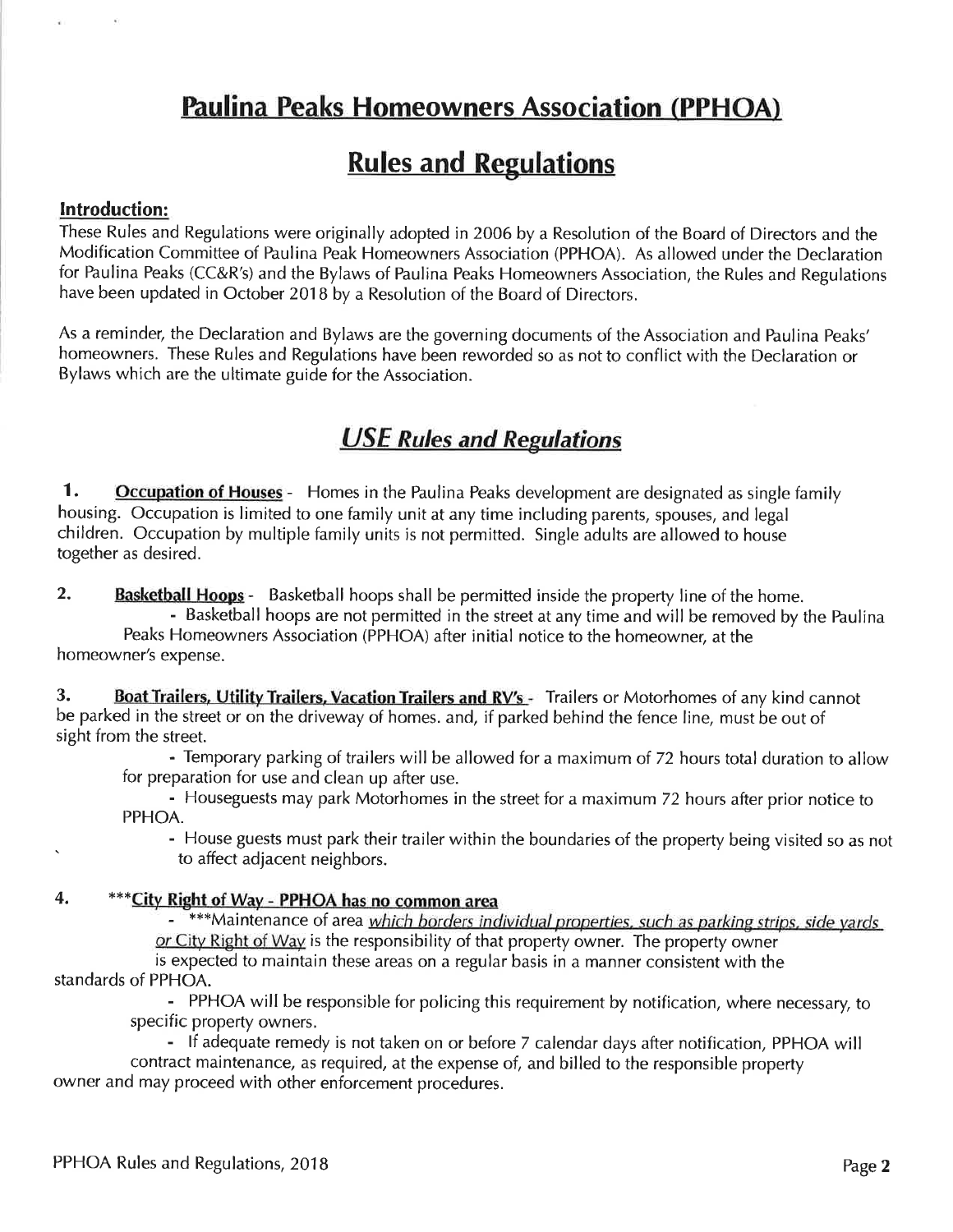5. Landscaping - Each property owner is responsible for maintaining the owner's property landscaping in a manner consistent with the standards of PPHOA.

- Yards are to be regularly mowed and weeded and the grass fertilized and watered as required. It

is the responsibility of the owner, for those homes under rental, to insure the property is adequately maintained. lf necessary, the owner is expected to provide this service individually or by contract.

- Bushes and trees along the parking strips, sidewalks and City Right of Way need to be maintained and trimmed to allow pedestrians to pass safely and to give drivers a clear line of

sight.

- Property maintenance includes keeping fences in good repair where required.

- Any and all damage to fencing caused by a homeowner/renter shall be the responsibility of the homeowner/renter.

- PPHOA shall be responsible to insure adequate maintenance is done by the owner and notify owners when necessary.

- Failure to comply with standards for landscape maintenance will result in PPHOA contracting the necessary services, as required, at the expense of and billed to the responsible homeowner.

6. Holiday Lights and Decorations - Each homeowner is responsible for installing and removing holiday lights and decorations in a timely manner.

- Holiday lights and decorations shall be displayed no earlier than two weeks prior to the upcoming holiday and removed no later than one week after the holidays

- Holiday lights that may be displayed during the month of December, shall not be installed until the week of Thanksgiving (third week of November) and shall be removed by the end of the second week of January.

- Lights and decorations shall be installed in a manner that does not interfere or cause discomfort to adjacent properties.

7. Auto and Vehicle Repair - Auto/vehicle repair of any nature is not allowed in the street at any time.

- Short-term repair, within a single day, is acceptable in an individual driveway provided all evidence of repair is cleaned up and removed by dusk that evening.

- Auto parts and repair equipment must be stored in a manner that is not visible from the street.
- Auto/vehicle repair inside the garage is acceptable provided it is not visible from the street.

8. Automobile parking in the street - Auto/vehicle parking in the street is acceptable within the guidelines established by the City of Bend.

- Non-operating or abandoned vehicles are not allowed, and vehicles shall be moved at least once, every 48 hours.

- Violations will be brought to the attention of the homeowner first, then to the City of Bend, if not rectified.

- Necessary vehicle removal of violators will be done in conjunction with the City of Bend at the owner's expense.

9. Conducting a Commercial Business from Home - To the extent that operating a business is allowed in a home by current zoning, a business conducted from a home in the Paulina Peak's Development must be done in a way, which is not visible to other homeowners.

- Business signs or banners are not allowed.
- Regular delivery of goods by commercial trucks weighing more than 5 tons is not allowed.

- Customer parking associated with a business must be provided within the confines of homeowner's property boundaries.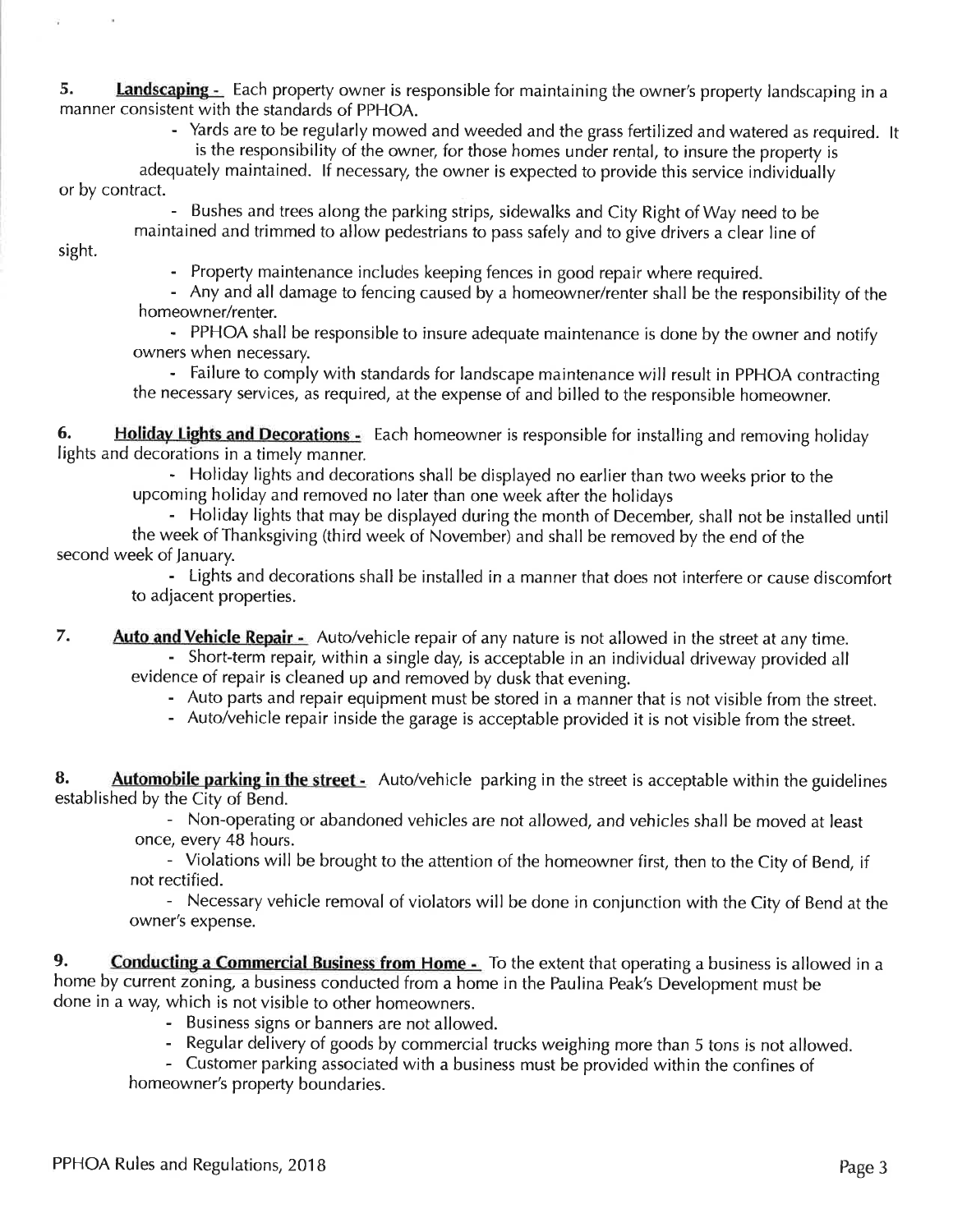10. Parties and Celebrations - Parties and celebrations must be held in accordance with he laws and ordinances or the City of Bend.

- lt is strongly recommended that the hosts of any event notify their neighbors beforehand and insure that no undue hardship will be placed on them.

- lt is strongly recommended that any complaints of disturbances be referred to the City of Bend Police Department by the complaining individual.

- Personal confrontations should be avoided.

11. Pet Control - Pet control in the Paulina Peaks development is expected to meet the requirements of the City of Bend and its leash laws.

- Pets shall not be permitted to run loose or unattended. Dogs shall be on a leash or confined to the owner's property at all times.

- Pet owners are expected to clean up after their pets when necessary and dispose of pet waste in standard disposal containers.

- Property owners are responsible for insuring their pets are adequately fenced and that fencing is properly maintained or the pet is otherwise restrained within the owner's property boundaries.

- No animals, except a reasonable number of household pets shall be kept or raised. Pets shall not be bred or raised for commercial purposes.

- When necessary, PPHOA shall be responsible for notifying the homeowner, and, if necessary, referring the problem to the City of Bend.

12. Driving Habits - All homeowners, their family members and guests are expected to use responsible driving habits within the confines of the Paulina Peaks Community, compatible with the City of Bend traffic laws, to guarantee the safety of homeowners, children and pets.

- The speed limit for all traffic within the Paulina Peaks residential area is 25 mph.

- Operators of any motorized vehicle, electric or gas, must be legally licensed to operate such vehicle.

- All motorized vehicles, electric or gas, shall meet noise restriction requirements established by the City of Bend.

- Motorized vehicles, electric or gas, shall not be operated on the sidewalks of the Paulina Peaks Community.

- When necessary, homeowners will be initially notified for the PPHOA that they or a family member is not following safe driving habits. lf necessary, the issue will be then be referred to the City of Bend Police Department for resolution.

13. \*\*\* Garage Sales - may be held at a homeowners discretion.

14. **Fires and Smoking** - Fires are prohibited except in indoor fireplaces and wood stoves or in properly maintained gas or electric barbecues.

- Outdoor burning of trash or other materials and discarding of any during material, including cigarettes, smoking substances, live ashes or briquettes is prohibited.

15. Solicitation - Solicitation within the borders of the Paulina Peaks Development offering, selling, enlisting support for, or promotion of any item of a commercial or non-commercial nature by means of personal contact, handout of handbills or advertising literature is not allowed.

- Distribution of newspapers by subscription is permitted.
- Notification of PPHOA business is allowed to be communicated by door-to-door handout.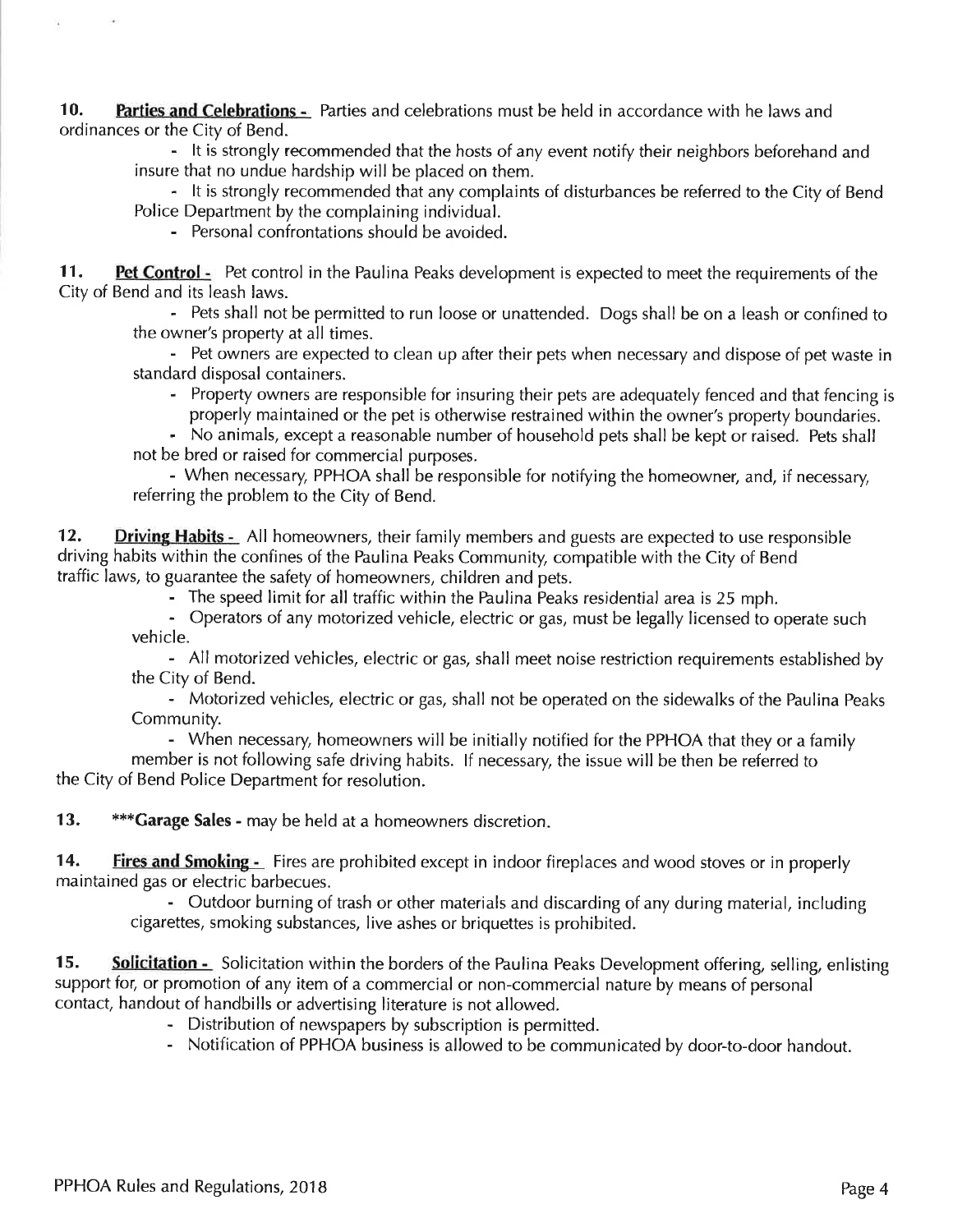16. Advertising Signs - Signs advertising property for sale or rent, or for political campaigning are permissible under the following guidelines:

> - One "For Sale" sign within the borders of the affected property is allowed provided the size does not exceed 18 inches high by 24 inches wide.

- One "For Rent" sign with the borders of the affected property is allowed provided the size does not exceed 18 inches high by 24 inches wide.

- Political signs may be displayed within\ the borders of a property. Signs are expected to be no larger than 18 inches high by 24 inches wide. Signs must be removed within 5 days of conclusion the political event.

- No signs of a political or other nature my be displayed on light standards, telephone poles or on any fencing for any reason.
- Signs displaying vulgarity or obscenities will be immediately removed by the PPHOA.

17. \*\*\* Trash and Recycle Bins - Trash and Recycle bins must be stored out of sight from the street. - Trash and Recycle Bins may be put on the curb the day before Trash Pick-up. They should be removed from the curb no later than the day following pick-up.

- Trash of any kind, which is visible from the street level, cannot be stored on any property.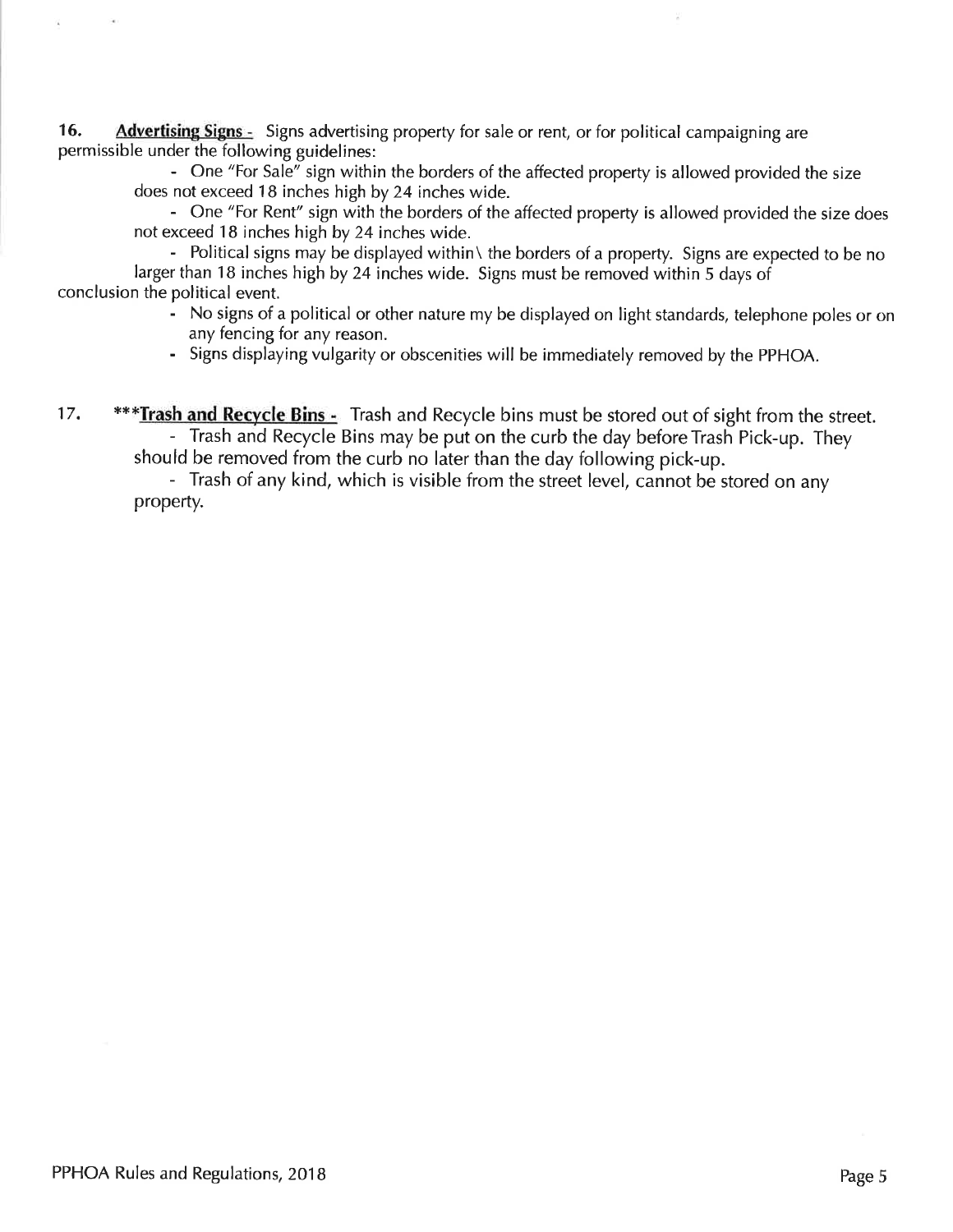#### **DESIGN Rules and Regulations**

1. \*\*\*\* Painting of Houses/Staining of wood - Painting of houses and staining of cedar shakes, fences and architectural logs shall be acceptable if done using any of the original set of color

schemes used in the Paulina Peaks Development.<br>- \*\*Any variation from these paint or stain colors will require the approval of the Paulina Peaks Board of Directors (PPHOA-BOD) using a Home Modification Request Form (a copy is included on the last page of this document).

- \*\*A 2 x 3 foot sample of color should be painted on the house for review at the time the HMR is submitted.

- \*\*Staining of cedar shakes, fences and architectural logs shall stay in keeping with original stains. Variation from the original stains will require an approved HMR form.

- \*\*ln the event that architectural logs have rotted out and need to be removed, prior notification of the log removal to the BOD is required.

- \*\*\*Removed logs will need to be replaced in keeping with the original design of Paulina Peaks Development,

2. **Fences** - All fences shall be finished in a natural wood color. Any variation requires the approval of the BOD using the HMR Form and a stain color sample.

- Design of new fences, or the design for replacement fences must be approved by the BOD prior to construction.

3. Antennas and Satellite Dishes - Mounting of satellite dishes will be permitted as required to provide a line of sight reception.

- Efforts should be made to keep mounting as inconspicuous as possible.

- Rooftop television antennas and/or Ham Radio antennas are not permitted.

4. External Accessaries or Storage - External accessaries including storage, decks and balconies should not be visible from the street.

- Plans for balconies, decks and sheds which will be visible from street level must be submitted to PPHOA-BOD via Cascadia Management and approved before construction is started.

- Plans can be hand sketches or computer generated renderings for submission to the

BOD. Detailed architectural drawings are not required.

- Decorations displayed which are visible from the street level should be of acceptable taste as determined by the PPHOA-BOD.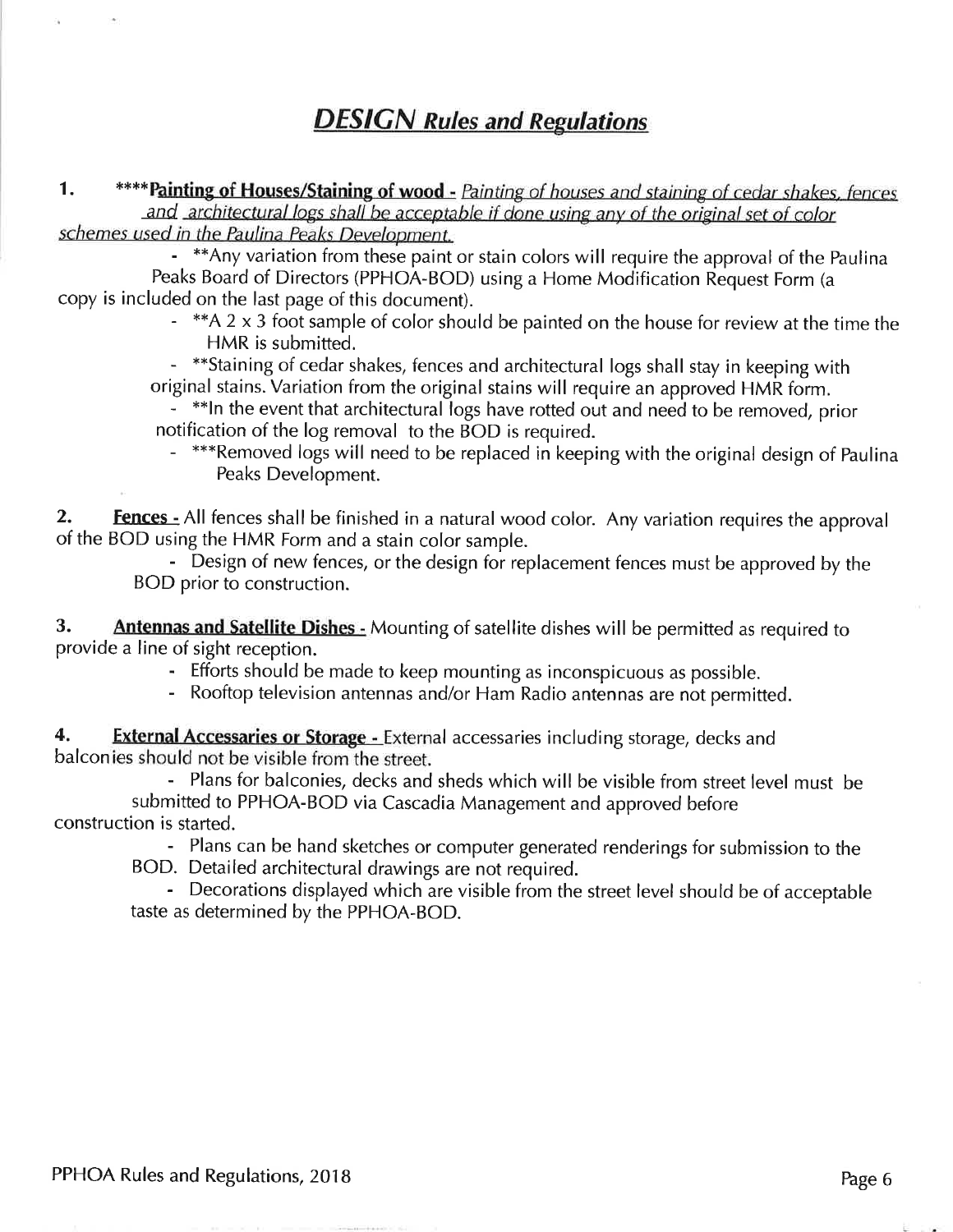Any homeowners wishing to make a change, alteration or improvement affecting the exterior appearance of a home that requires the approval of the PPHOA-BOD must follow these procedures:

1. Submit a completed " Home Modification Request Form" with the Plans and Specifications (collectively referred to as "Plans") to the PPHOA-BOD via the management company (CMI). A copy of this form has been provided at the back of this handbook. Additional copies may be requested from the management company

2. The BOD will receive and review requests and may contact homeowner for additional documentation if necessary.

3. The BOD has 45 days from the date it receives the request to respond to the homeowner. In the event the Board fails to approve or disapprove such plans or to request additional information reasonably required within 45 after submission, the Plans shall be deemed approved.

4. Considerations used when determining whether to grant a request will include, but are not limited to the following:

Whether the proposed changes or additions are harmonious with existing workmanship and design of existing structures.

topography and finished grade elevation. Whether the changes or additions are consistent with surrounding structures,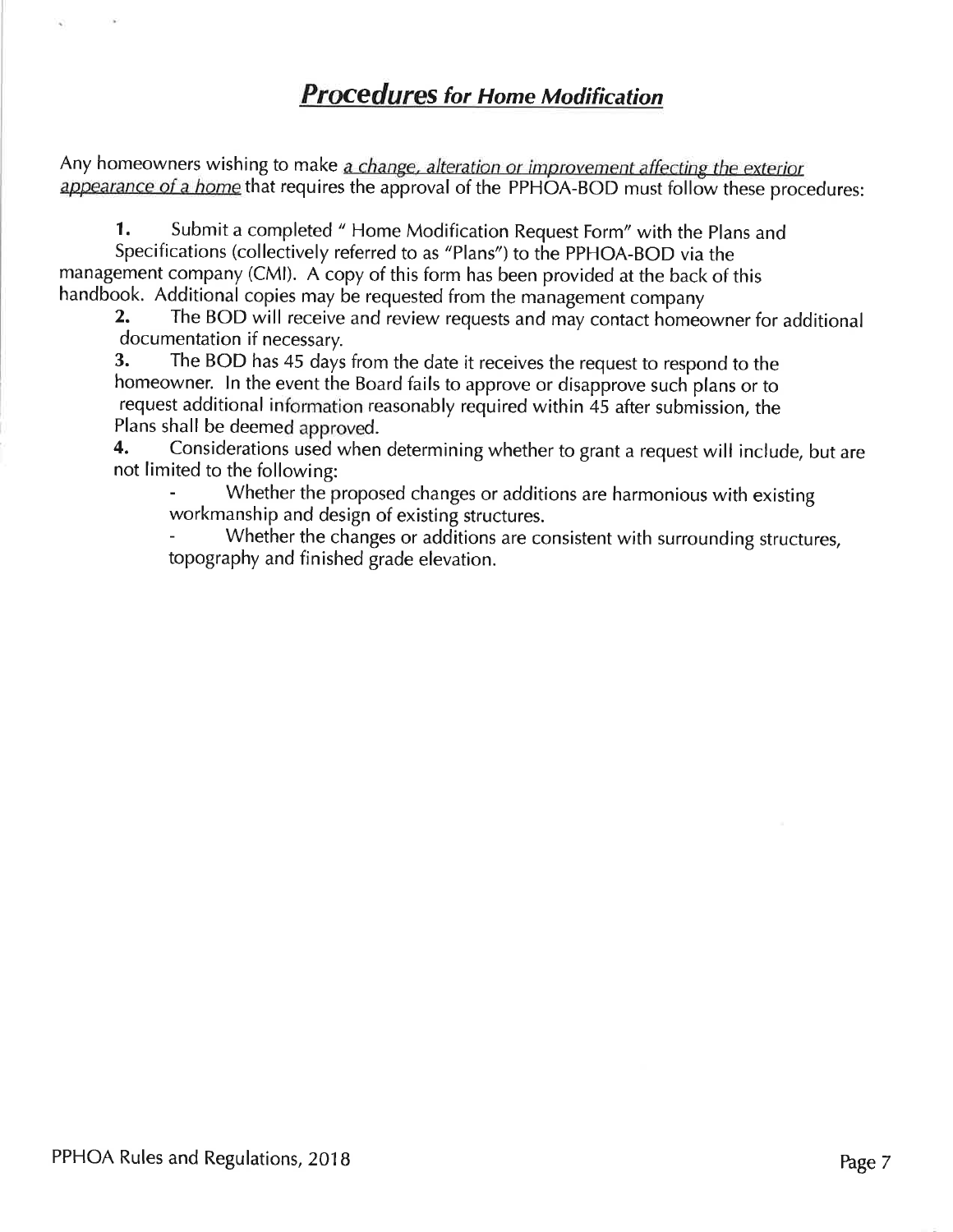#### PPHOA Enforcement of Rules and Regulations

Declarations Article ll, Section 9 and Article Xl, Section 7 confers upon the Board of Directors (BOD) the power to conduct Association business and to protect the community harmony by providing guidelines and a procedure for addressing conditions that are disruptive to that harmony. The Board is, therefore, authorized to collect timely assessment payments from owners and to enforce compliance by owners, their guests, family and renters. ln addition, the Bylaws, Rules and Regulations and other policies enacted in accordance with the governing documents, authorize the Board to assess monetary penalties against owners when there has been a violation to items within those documents.

1. As a general policy matter, the PPHOA-BOD prefers to use the incremental, escalating enforcement steps outlined below in dealing with violations of the Declarations, Bylaws or Rules and Regulations in this handbook. The Association and the Management Company, however, reserve the right to add, additional steps, omit steps or to follow different procedures as experience and judgement may dictate in a particular circumstance. ln addition, The Association reserves all of its rights and remedies to enforce the Declarations, Bylaws and Rules and Regulations in the handbook in dealing with infractions, including the right to take appropriate legal action, if the Association considers it necessary.

2. First Notification - Upon observation or notification of a violation of the Declarations, Bylaws and Rules and Regulations (collectively referred to as "DBR&R") by the Association, or its management company, a notification letter will be sent to the violator/homeowner regarding the violation.

- The management company will send the letter by USPS Certified Letter and regular First Class Mail. The violator/homeowner will be requested to commence specific actions necessary to come into compliance with the violated DBR&R within seven (7) days of the mailing of the letter.

3. Second Notification - If the violator/homeowner has not complied within seven days of the mailing of the first notification letter, a second notification letter will be mailed by the management company to the homeowner via USPS Certified Mail and regular First Class Mail.<br>This second letter will notify the violator/homeowner that the violator/homeowner has

another This second areas another with the violation of the specified actions to come into compliance with the violated rule.

4. Final Notice - If the homeowner still has not complied within 7 days of the mailing of the second violation notification letter, a FINAL NOTICE requesting complete compliance will be sent to the homeowner via USPS Certified Mail and regular First Class Mail.

- The letter will notify the homeowner that, if complete compliance does not take place within 7 days of the mailing of the FINAL NOTICE letter, a hearing will occur before the Board on a date specified in the FINAL NOTICE.

5. Hearing - The purpose of the hearing will be to impose a scheduled fine for the violation and giving the violator/homeowner the opportunity to be heard and to present evidence and/or witnesses before a scheduled fine is imposed. At the conclusion of the hearing, the Board will decide whether or not to impose the scheduled fine and will be stated in the minutes of the meeting. A notice of the Board's decision to impose the fine will be mail via USPS Certified Mail and regular First Class Mail to the violator/homeowner.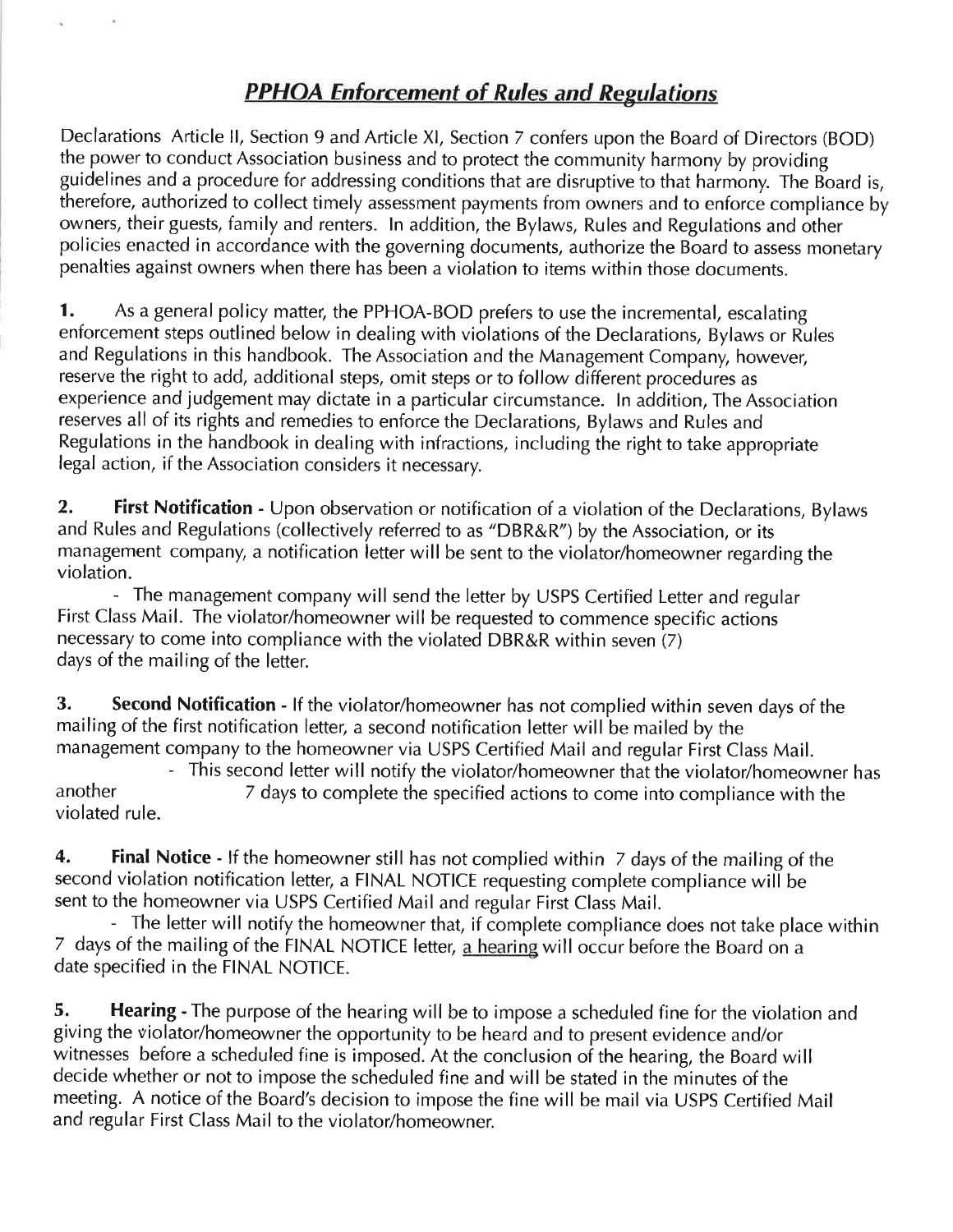6. Scheduled Fines - A scheduled fine, if imposed, will commence to accrue one day after the hearing and will continue each day thereafter until the specified actions come into compliance with the violated rule have been completed by the violator/homeowner to the Board's satisfaction. A monthly invoice will be mailed to the homeowner by the management company stating the accumulation of fines.

- A late charge of 1% per month (12% per annum) will accrue on the unpaid balance.

- In the event the balance surpasses \$200.00, a lien will be placed on the violator/homeowner's home through the finding of the Claim of Lien in Deschutes County Real Property Records. The violator/homeowner will be additionally assessed in the lien for filling fees, management fees, attorney's fees and mailing fees the Association incurs in the fine assessment procedures, lien preparation and filing.

- ln the event a lawsuit is filed to recover the fines fees and costs, and/or to foreclose or defend the lien, the violator/homeowner shall pay all attorney fees and costs incurred at mediation, arbitration, trial and on appeal of the matter.

7. Scheduled Fines - Fines for specific violations of the Declarations, Bylaws, Rules and Regulations concerning use and design are:

- Use: \$15.00 per day
- Design: \$15.00 per day